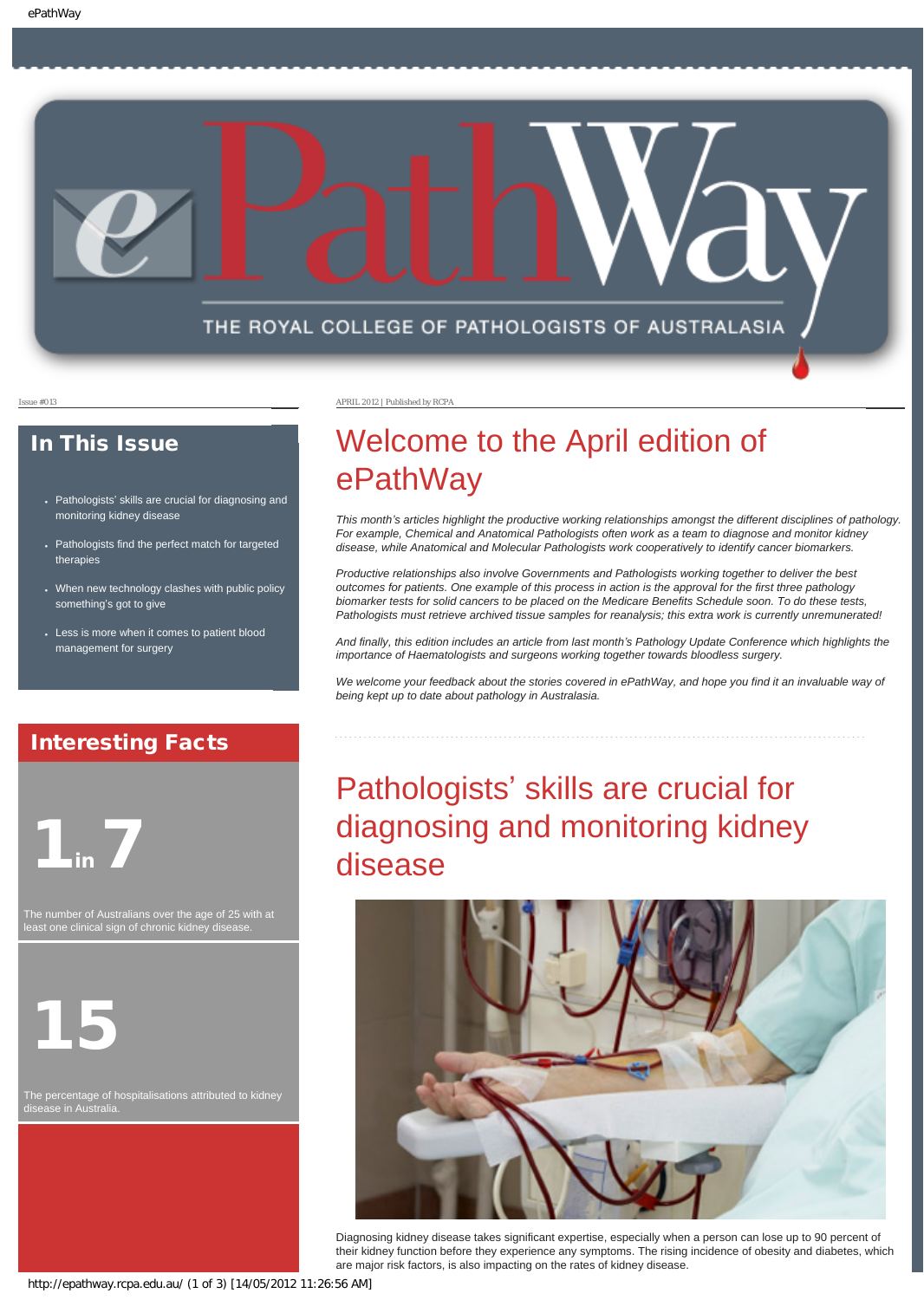# \$79,072

<span id="page-1-0"></span>The cost per person per year for dialysis in a hospital or haemodialysis unit.

*Source: Kidney Health Australia website*

### Important Message



has an important message for you. [Click to see the](http://epathway.rcpa.edu.au/notice.html) [message!](http://epathway.rcpa.edu.au/notice.html)

# Pathologists find the perfect match for targeted therapies

Targeted therapy is revolutionising cancer management, and the good news is the first three pathology biomarkers tests for solid cancers – HER2, KRAS and EGFR1 - have been approved to be placed on the Medicare Benefits Schedule (MBS). According to Associate Professor Adrienne Morey, Director of Anatomical Pathology at St Vincent's Hospital in Sydney, this represents a huge paradigm shift by the government, and there are more tests in the pipeline.



[read more »](#page-5-0)

### Suggest to a friend

<span id="page-1-1"></span>Know someone who might be interested in this website? Why not [suggest the website](mailto:?Subject=I%20think%20you%20should%20read%20this%20Newsletter=
http://epathway.rcpa.edu.au/index.html) to them.

### Previous Editions

Did you miss something from last month? You can view our *previous editions* at any time.

### Subscribe Now!

Subscription is easy! Simply fill in our [subscription form.](http://epathway.rcpa.edu.au/subscription.html)

### **Links**

**[RCPA Manual](http://rcpamanual.edu.au/)** 

<span id="page-1-2"></span>[LabTest Online](http://www.labtestsonline.org.au/)

# When new technology clashes with public policy something's got to give



The winds of change are blowing through diagnostic and treatment practices of the past thanks to the genetic revolution. Vast collections of tissue samples, which were once used to diagnose cancer and other diseases before being permanently archived, are being requested again by medical practitioners and reanalysed by pathologists as molecular testing and targeted therapy becomes a reality. This is great news for patients who are benefiting from this new technology, but not for the pathology laboratories. They are required to do this work for free which is putting a strain on their already lean operations.

[read more »](#page-7-0)

# Less is more when it comes to patient blood management for surgery

What on earth is patient blood management for surgery? Well, it's having surgery using blood products only when absolutely necessary, and there is growing evidence that this approach improves patient outcomes. Aiming to avoid using blood products in

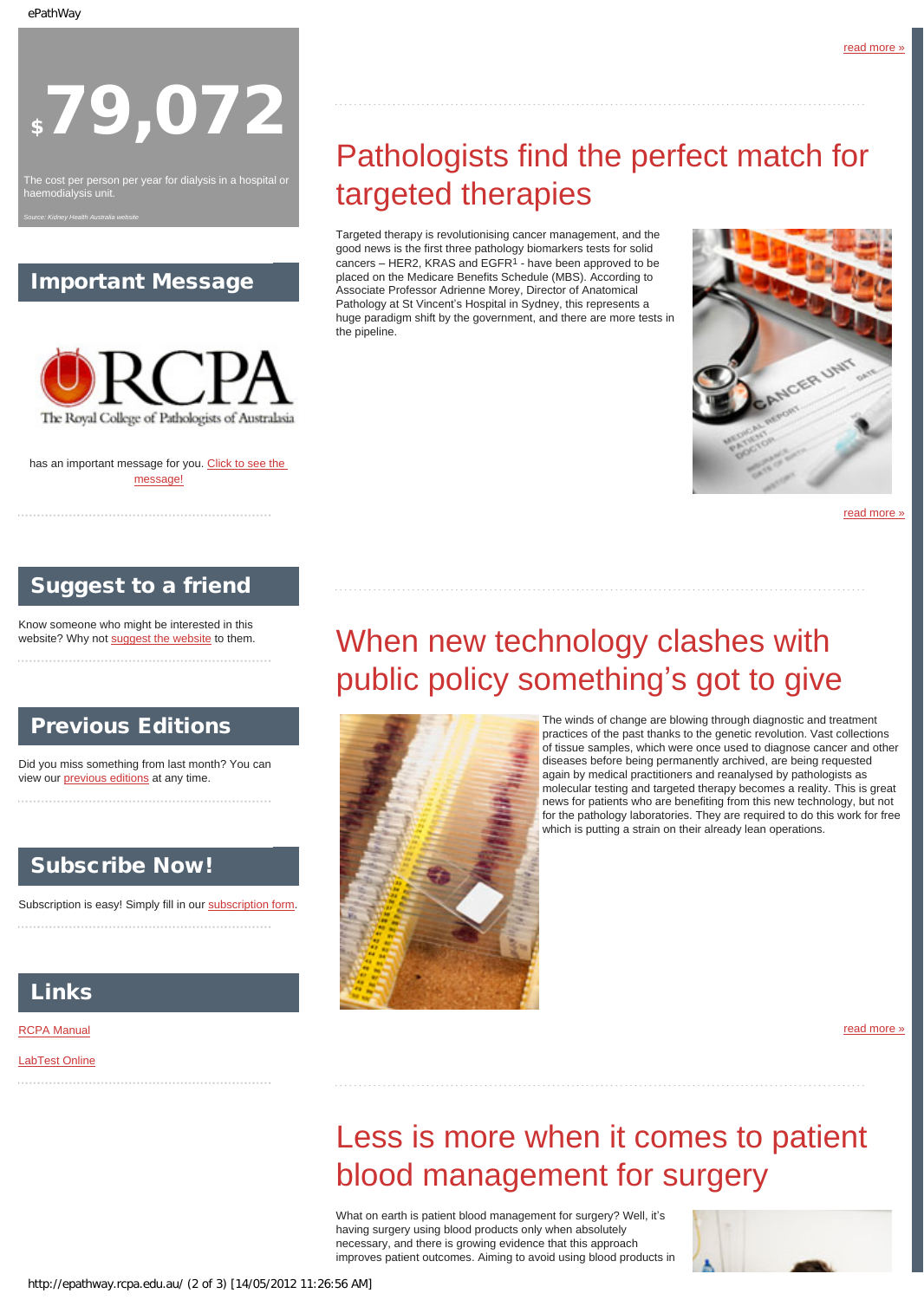surgery is a key component of Patient Blood Management programs which advocate a 'less is more approach' when it comes to having a blood transfusion.



[read more »](#page-9-0)

#### Copyright © 2012 The Royal College of Pathologists of Australasia

RCPA - Durham Hall - 207 Albion St Surry Hills NSW 2010 AUSTRALIA | (+61) 2 8356 5858 | [www.rcpa.edu.au](http://www.rcpa.edu.au/)

**[Privacy Policy](http://www.rcpa.edu.au/Privacy.htm) | [Legal](http://www.rcpa.edu.au/Legal.htm) | [Disclaimer](http://www.rcpa.edu.au/Disclaimer.htm)**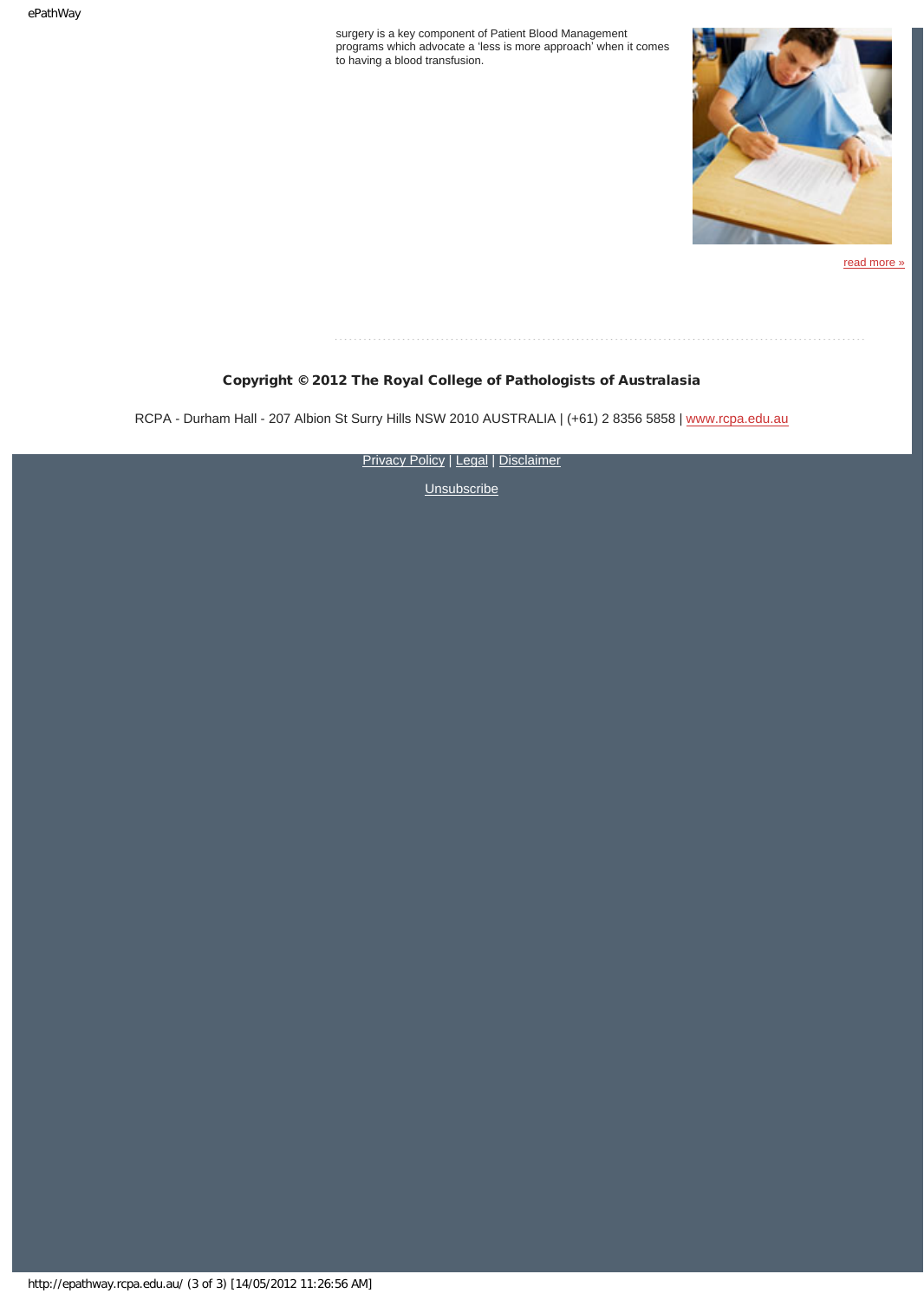<span id="page-3-0"></span>

APRIL 2012 | Published by RCPA Issue #013

# Pathologists' skills are crucial for diagnosing and monitoring kidney disease



*Dr Graham Jones, Chemical Pathologist at SydPath. Photo: Elizabeth Adams*

Diagnosing kidney disease takes significant expertise, especially when a person can lose up to 90 percent of their kidney function before they experience any symptoms. The rising incidence of obesity and diabetes, which are major risk factors, is also impacting on the rates of kidney disease.

"The impact of kidney disease is increasing," says Associate Professor Paul McKenzie, Anatomical Pathologist at the Royal Prince Alfred Hospital in Sydney. "It is a serious problem and kidney failure can lead to dialysis or the need for a kidney transplant."

The kidneys are about the size of an adult fist and are tucked under the rib cage for protection. They sort the body's recyclable waste from the non-recyclable, 24 hours a day, seven days a week, and ensure the right amount of waste and fluids are removed from the body. The kidneys also process about 200 litres of blood – drop by drop through tiny tubules - as it circulates through the kidneys about 12 times a day, keeping it clean and chemically balanced. They also make hormones involved in blood pressure control, the production of red blood cells and the uptake of calcium into the bones. When they start to falter it's obviously bad news for the body.

According to Dr Graham Jones, Chemical Pathologist at SydPath in Sydney, kidney disease requires at least two pathology disciplines to diagnose and monitor its progress.

Chemical Pathologists can identify the first warning signs something is wrong with a simple blood test called the eGFR (estimated glomerular filtration rate) which picks up decreased kidney function. Dr Jones was part of the working party which recommended the eGFR is measured every time an adult has a serum creatinine level (a marker of kidney disease) requested in Australia.

"This simple initiative facilitated a change across the whole country and put kidney disease in the line of sight of GPs when they read the pathology reports," explains Dr Jones. "This ongoing work is a collaborative effort with Kidney Health Australia<sup>1</sup> and other medical groups."

At the other end of the spectrum, Anatomical Pathologists such as A/Professor McKenzie step in when kidney disease is more advanced and a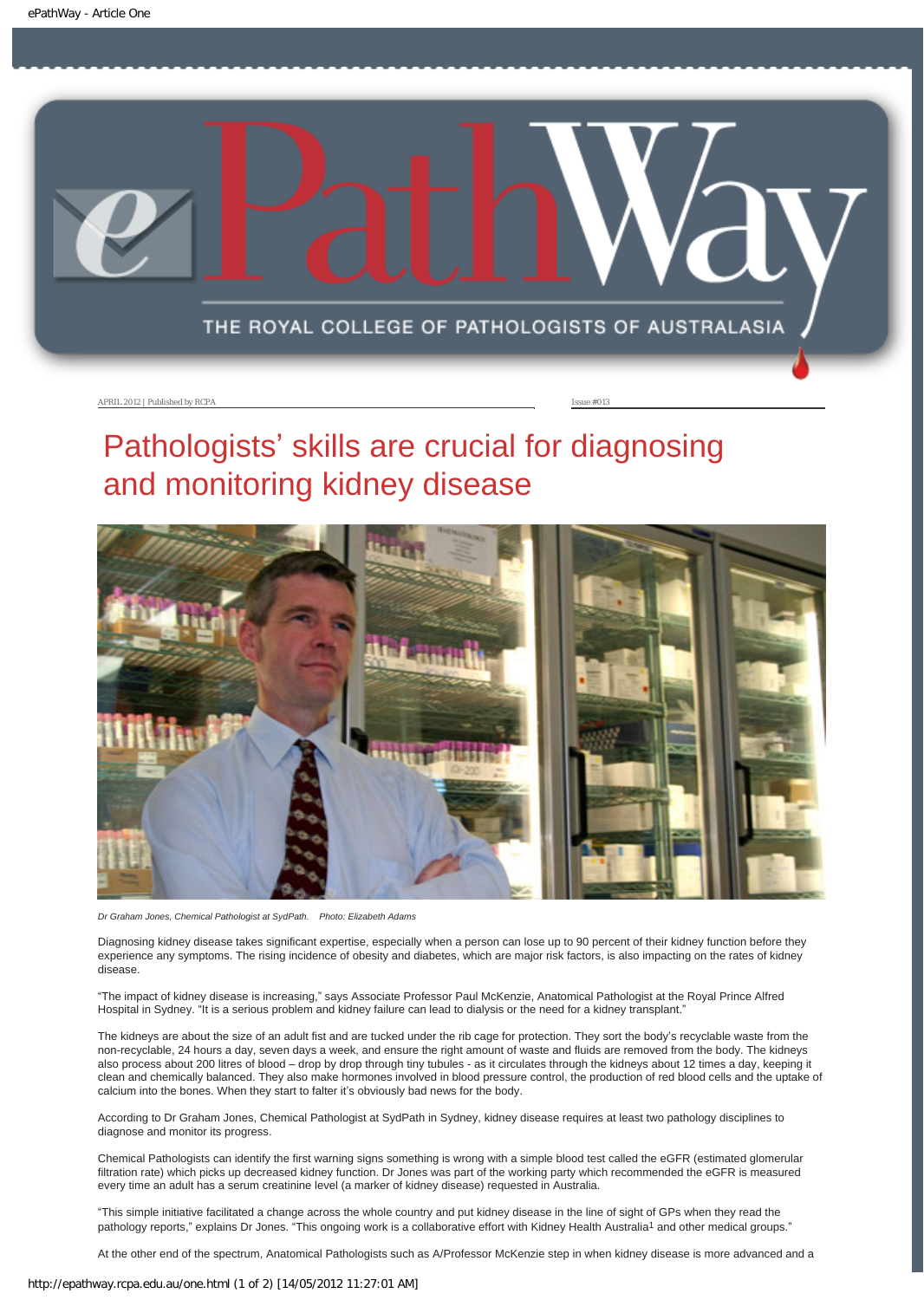more detailed diagnosis is needed. They can do this by examining kidney biopsy tissue samples using light and fluorescent microscopy as well as a powerful electron microscope to examine fine detail.

"Diagnosing kidney disease is very labour intensive and is a specialised field of pathology. It requires extra training and a partnership with an electron-microscopy unit," says A/Professor McKenzie. "There are also other specialised techniques used to diagnose kidney disease such as immunofluorescence which use antibodies attached to fluorescent dye to detect immune complexes in the kidney tissue. The pattern of deposition can help to characterise the particular type of kidney disease."

A/Professor McKenzie says the electron microscope magnifies to a much higher level than the light microscope and enables the pathologist to examine the fine structure of kidney tissue, which is not possible by any other means. Defining the nature of the type of kidney disease by pathology determines the type of treatments that may be available and the long-term outlook.

Diagnosing kidney disease early is vital for its management and treatment. Advanced kidney disease can lead to dialysis, which is very intrusive and a burden on the patient involved and on the health system. In its end stages, kidney disease results in transplantation or death. Pathologists' skills are crucial for diagnosing and monitoring kidney disease, which often starts with a simple blood test to measure the eGFR, and might end with a tissue sample under an electron microscope.

### Art and jewellery auction helps fund a new electron microscope

Electron microscopes come with a price tag of about \$600,000, so not every hospital has one. Concord Hospital, which is the referral centre for electron microscopy for a number of hospitals in NSW, has two machines that are over 20 years old and need to be replaced. Budgets are tight, so the pathology staff thought outside the box and applied to be the recipient of fund raising events at Concord Hospital last financial year.

"Funds have been promised from trust and research funds, but we had to do our bit as well," explains Associate Professor Betty Lin, Director of Anatomical Pathology at Concord Hospital. "One of the events we held was an art and jewellery auction where pathology staff from a number of hospitals were among those who contributed items they had made and painted to help raise funds for the new microscope."

They hope to take delivery of their new machine some time this year which will be good news for patients with kidney disease.

1Kidney Health Australia [http://www.kidney.org.au](http://www.kidney.org.au/)

[« Back to Home Page](http://epathway.rcpa.edu.au/index.html)

#### Copyright © 2012 The Royal College of Pathologists of Australasia

RCPA - Durham Hall - 207 Albion St Surry Hills NSW 2010 AUSTRALIA | (+61) 2 8356 5858 | [www.rcpa.edu.au](http://www.rcpa.edu.au/)

[Privacy Policy](http://www.rcpa.edu.au/Privacy.htm) | [Legal](http://www.rcpa.edu.au/Legal.htm) | [Disclaimer](http://www.rcpa.edu.au/Disclaimer.htm)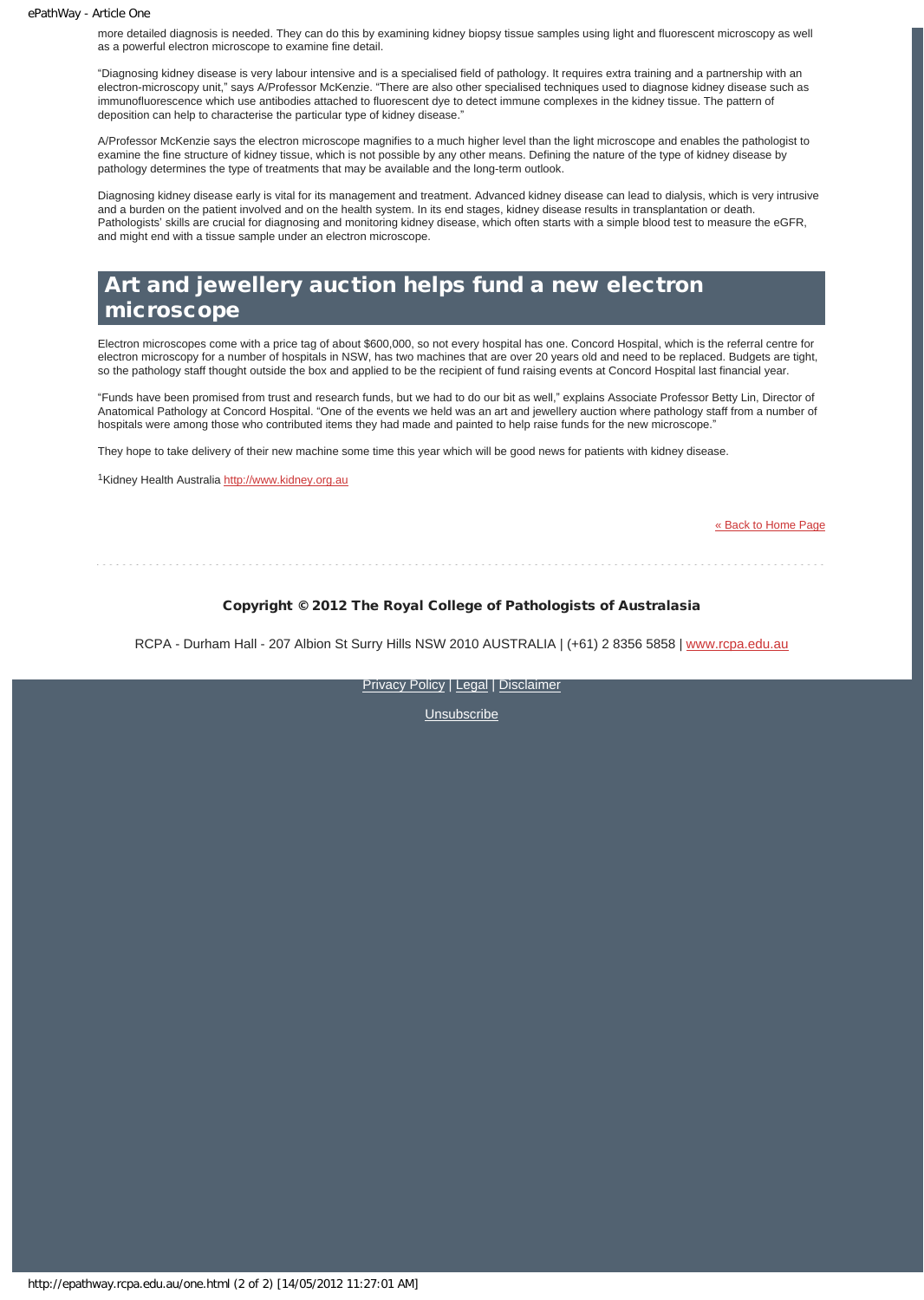<span id="page-5-0"></span>

APRIL 2012 | Published by RCPA Issue #013

# Pathologists find the perfect match for targeted therapies



Targeted therapy is revolutionising cancer management, and the good news is the first three pathology biomarkers tests for solid cancers – HER2, KRAS and EGFR<sup>1</sup> - have been approved to be placed on the Medicare Benefits Schedule (MBS). According to Associate Professor Adrienne Morey, Director of Anatomical Pathology at St Vincent's Hospital in Sydney, this represents a huge paradigm shift by the government, and there are more tests in the pipeline.

"In the past there has been a disconnect between the approval of drugs by the Pharmaceutical Benefits Schedule (PBS) with their companion biomarker tests," she explains. "Now they are bringing the two together and drugs are not approved unless there is the right test for that drug."

Cancer biomarkers are present in the tumour tissues, or in the blood, and they can be used to predict if patients might respond to a particular drug. This is the essence of targeted therapy. A/Professor Morey says Pathologists are the gatekeepers to these therapies, as they select the "right" people who have the best chance of treatment, and also make sure the "wrong" people who won't respond to this therapy are not put through unhelpful treatment.

"For example, the HER2 receptor for breast cancer is only overexpressed in about 15 percent of women with invasive breast cancer. This is usually a consequence of having extra copies of the HER2 gene in the tumour cells. We have to identify this subgroup of patients who have the potential to respond to therapy targeted against the HER2 protein," she explains. "Unfortunately, even if a potential weakness in the tumour is identified that might respond to a specific targeted therapy, there is increasing concern that tumours might "mutate" and become resistant to that therapy, so it may become necessary to hit multiple targets at once."

Professor Stephen Fox, Director of Pathology at the Peter MacCallum Cancer Centre in Melbourne, describes targeted therapy as part revolution and part evolution of the role of Anatomical Pathologists.

"Anatomical Pathologists are pivotal in this new paradigm. They ensure the testing to identify the critical mutations performed by the Molecular Pathologists/Scientists is done on tumour tissue.'

Selecting the most relevant tissue sample is critical in targeted therapy to ensure the amount and proportion of tumour cells that are tested are adequate. The appropriate sample is then given to a Molecular Pathologist to test for the relevant companion biomarkers for a particular drug.

While this process sounds straight forward, there are still issues to iron out. Professor Fox says the HER2 test has been used in Australia since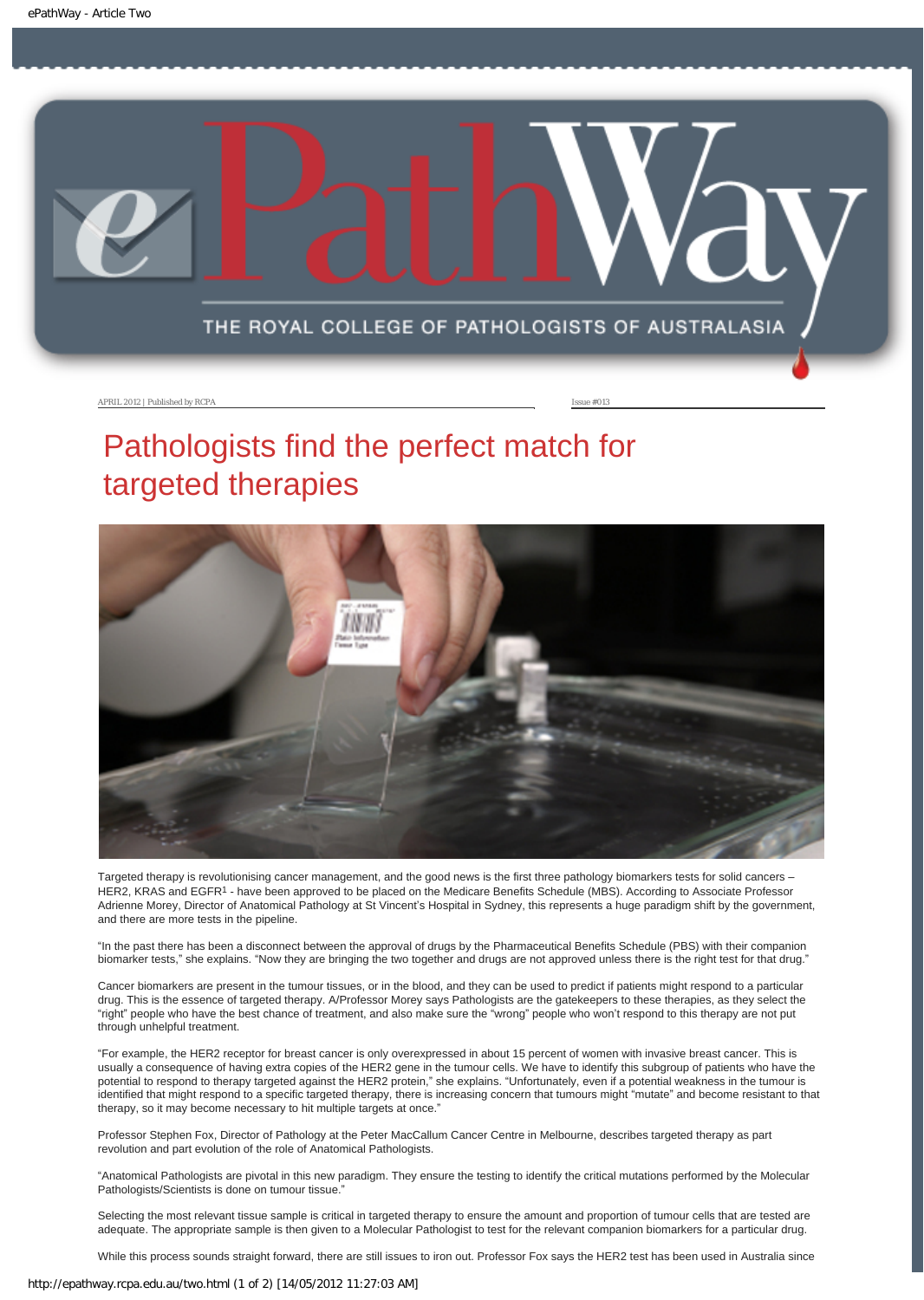ePathWay - Article Two

2006, but has only just made it on to the MBS this year.

"Basically we need to fund more molecular pathology tests. Patients may need a battery of molecular tests where we measure several biomarkers, but only one or two might be reimbursed."

Professor Fox says other issues include the short fall of Molecular Pathologists to cope with this new work, and ensuring there is a close relationship between anatomical and molecular pathology. Without these the quality of the results can be compromised. A/Professor Morey agrees.

"There are not many Molecular Pathologists around who deal with companion biomarkers, and there are not many in training either," she says. "This often means we have to send tissue away to other labs for testing which affects the turn-around-times for delivering the results to oncologists. It is also an impost on the initial lab as they often need to retrieve the original tissue out of the archives for these tests.<sup>2"</sup>

Targeted therapy is going play a large role in the future of cancer management, and while there are still issues to sort out, having three pathology biomarkers tests for solid cancers placed on the MBS is a small but encouraging start.

1 HER2 - Human Epidermal Growth Factor Receptor 2, KRAS – Kirsten Rat Sarcoma, EGFR - Epidermal Growth Factor Receptor. 2 Tissue Banking is covered in this issue of ePathWay.

[« Back to Home Page](http://epathway.rcpa.edu.au/index.html)

Copyright © 2012 The Royal College of Pathologists of Australasia

RCPA - Durham Hall - 207 Albion St Surry Hills NSW 2010 AUSTRALIA | (+61) 2 8356 5858 | [www.rcpa.edu.au](http://www.rcpa.edu.au/)

[Privacy Policy](http://www.rcpa.edu.au/Privacy.htm) | [Legal](http://www.rcpa.edu.au/Legal.htm) | [Disclaimer](http://www.rcpa.edu.au/Disclaimer.htm)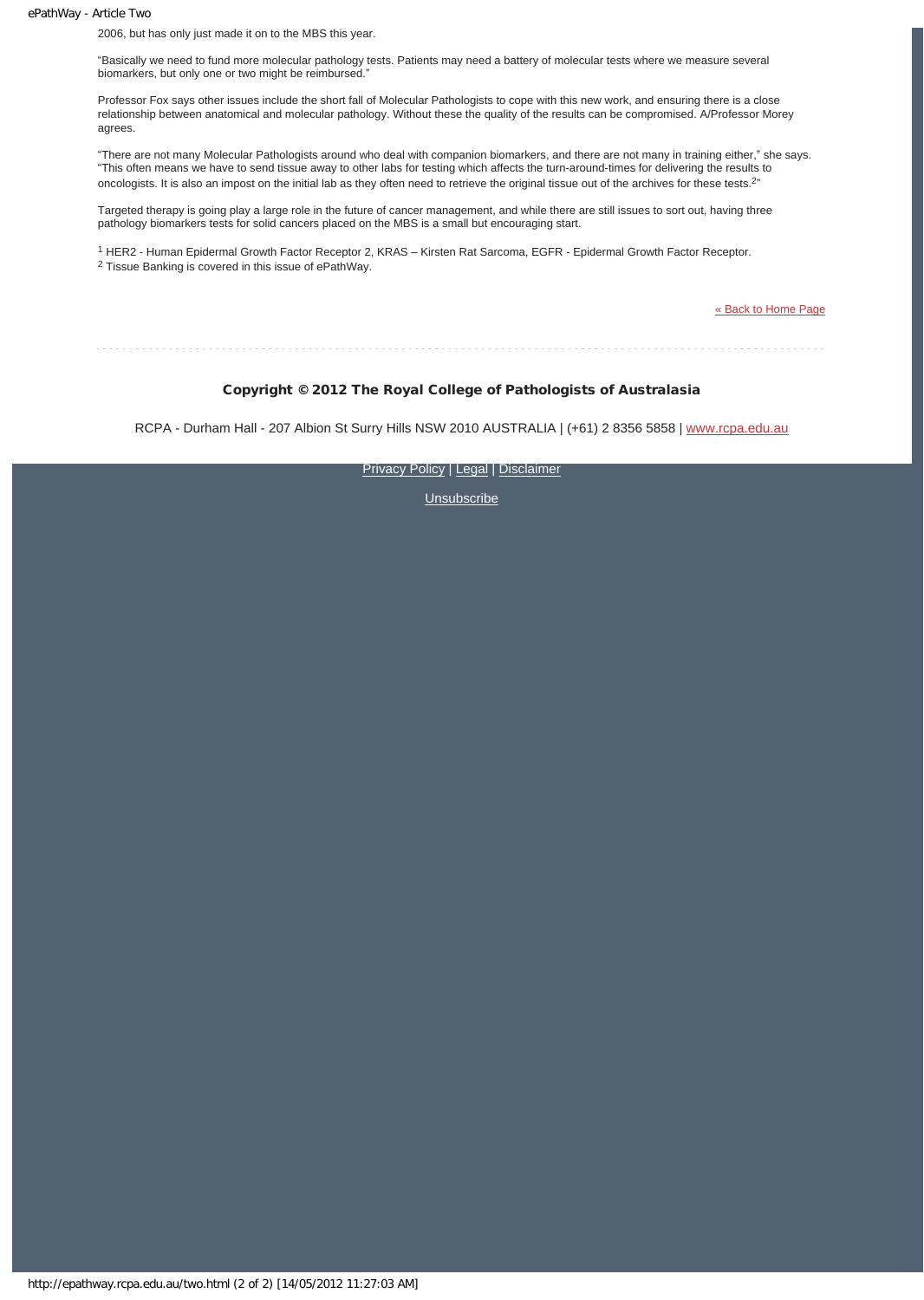<span id="page-7-0"></span>

APRIL 2012 | Published by RCPA **Issue #013** 

# When new technology clashes with public policy something's got to give



The winds of change are blowing through diagnostic and treatment practices of the past thanks to the genetic revolution. Vast collections of tissue samples, which were once used to diagnose cancer and other diseases before being permanently archived, are being requested again by medical practitioners and reanalysed by pathologists as molecular testing and targeted therapy becomes a reality. This is great news for patients who are benefiting from this new technology, but not for the pathology laboratories. They are required to do this work for free which is putting a strain on their already lean operations.

"Pathologists are the custodians of tissue samples and they have legal ownership of them," explains Dr Nik Zeps, Research Group Leader at St John of God Health Care in Perth. "So, when a request comes in to reanalyse a sample, they need to retrieve it from the archive, which may be an in-house facility or off site in a commercial storage facility, and process it again. This might also involve sending it to another testing facility because molecular pathologists are few and far between."

Dr Zeps says his lab retrieves several hundred tissue samples a year with no cost recovery; and that's just at the start of this technology. He believes the number of samples to be retrieved will only increase over time as this new technology takes hold.

Dr Tony Landgren, Anatomical Pathologist at the Royal Melbourne Hospital and Healthscope Pathology, echoes Dr Zeps' concerns. He says his laboratory is receiving requests to retrieve hundreds of these tissue samples each year and process them again at a conservative estimate of \$100-\$200 for each sample - with no cost recovery. This amount does not include the cost of performing the new tests, which may or may not be covered by Medicare.

"There is no Medicare benefit for retrieval/reprocessing and no dollars within the few genetic tests that have a Medicare benefit to pay for this component," he says. "There is also no other public funding. Occasionally we can get help if a diagnostic test is coupled to research."

Dr Landgren calls this situation a collision of public policy and a stretched health budget, but the effect of not finding a way to remunerate this extra work will be detrimental to patients.

"Patients will not have access to this new health revolution if they can't afford to pay for it themselves because private pathology laboratories need to survive commercially. They will not be able to keep doing this work for free," he says. "If it's in the public sector then pathologists will try to do it within the existing budget but that's not going to be easy either. In the end the patients will bear the cost."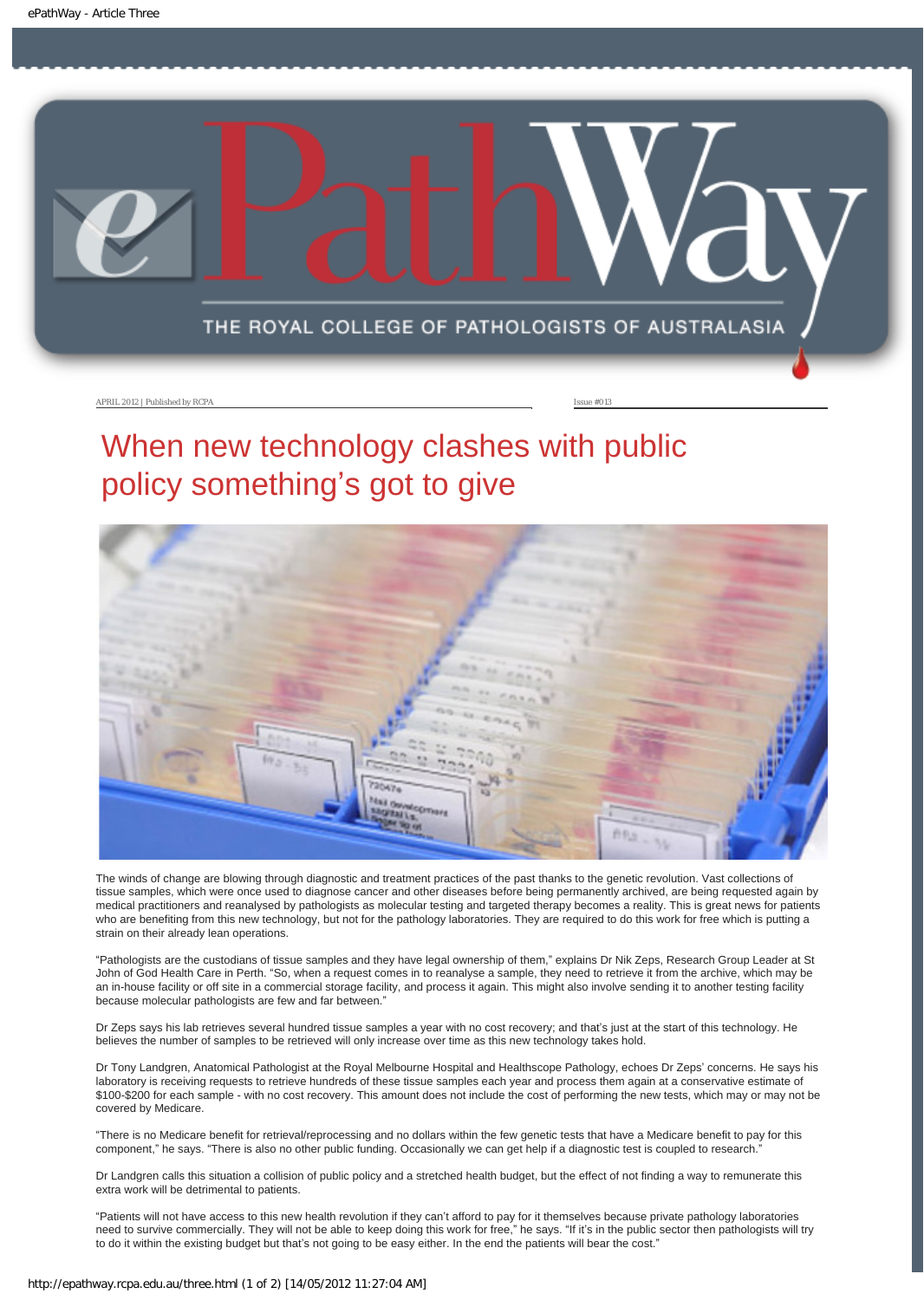#### ePathWay - Article Three

Dr Landgren says this situation is already becoming a burden on his laboratory and they are currently 'batching' these requests and only processing 20 at a time. That's the tough reality on patients and their families who may have a second chance at living healthy lives thanks to the emerging genetic therapies.

"If a new pathology test comes onto the pathology schedule, then we must show that it is cost effective," says Dr Landgren. "However, this will be difficult to show with this new technology because the costs of retrieving tissue samples and reclassifying them for targeted therapy will probably be offset outside of the pathology sector such as through savings in surgery costs, health prevention, shorter hospital stays and people living longer healthier lives and contributing to society for longer."

#### And the elephant in the room is …

Dr Zeps says another unspoken but looming issue will be the difficulty of biobanking in the future. Biobanks are special facilities which store human biological samples for use in research. They rely on access to excess tissue specimens, but as archived tissues become "active" specimens again, spare tissue will probably become a concept of the past.

Dr Zeps says one solution may be integrating "consent to research" as a routine part of any patient having samples sent to a pathology practice. His laboratory has been doing this as part of their colorectal practice for four years and he says it works well.

"Just as the microscope once did, perhaps the genetic revolution will again reinforce the idea that pathology is at the core of medical practice and research," he says.

[« Back to Home Page](http://epathway.rcpa.edu.au/index.html)

Copyright © 2012 The Royal College of Pathologists of Australasia

RCPA - Durham Hall - 207 Albion St Surry Hills NSW 2010 AUSTRALIA | (+61) 2 8356 5858 | [www.rcpa.edu.au](http://www.rcpa.edu.au/)

[Privacy Policy](http://www.rcpa.edu.au/Privacy.htm) | [Legal](http://www.rcpa.edu.au/Legal.htm) | [Disclaimer](http://www.rcpa.edu.au/Disclaimer.htm)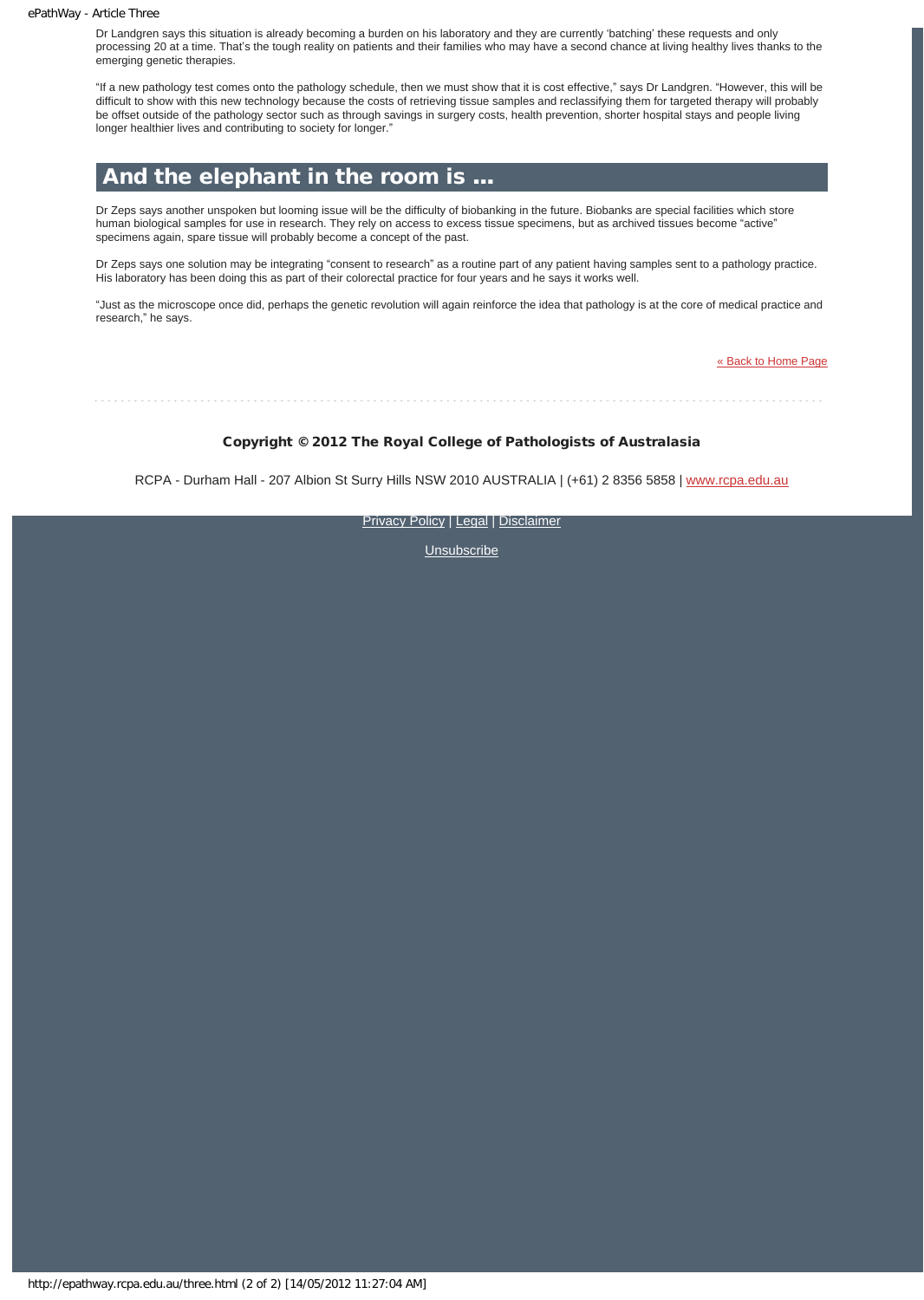<span id="page-9-0"></span>

#### APRIL 2012 | Published by RCPA **Issue #013**

# Less is more when it comes to patient blood management for surgery



What on earth is patient blood management for surgery? Well, it's having surgery using blood products only when absolutely necessary, and there is growing evidence that this approach improves patient outcomes. Aiming to avoid using blood products in surgery is a key component of Patient Blood Management programs which advocate a 'less is more approach' when it comes to having a blood transfusion.

"Patient Blood Management is an organised approach through all phases of a patient's management to reduce the dependence on transfused products which then improves patient outcomes," explains Dr Simon Towler, Intensive Care Specialist and Chief Medical Officer at the WA Department of Health. "There is new evidence that not transfusing patients gives them a better outcome after surgery. Wherever possible it is best if the patient has a normal blood count beforehand."

Dr Towler stresses this new approach doesn't mean the way blood transfusions have been utilised in the past is wrong, but rather new evidence is pointing to a different way to managing patients to give them a better outcome.

"If a patient is booked to have elective surgery and they are anaemic beforehand, many will have a better response after the surgery if their anaemia is corrected before the surgery with treatment as simple as oral iron supplements," he explains. "We know that patients who have surgery when they are anaemic have higher complication and mortality rates after surgery, and there is a greater chance they will require a blood transfusion. This approach before surgery is important since we also know that giving patients oral iron supplements after surgery does not work."

Aiming to undertake surgery without giving blood is also a way to implement blood conservation measures which is a win-win situation for patients and the nation's blood supply. Blood transfusions are more commonly used for treating patients over 70 years of age, which is a growing demographic, whereas the younger population able or willing to donate blood is diminishing. Blood is a precious resource, and this situation is pointing to a future supply risk.

"We will be able to use less blood where it is actually not needed, which means it is available in situations where it really is needed," explains Dr Towler. "This is important because the supply we will need for an ageing population will be difficult to sustain."

Dr Towler says Haematologists (pathologists who are specialists in blood) are critical to implementing Patient Blood Management programs, especially when it comes to recognising and treating pre-operative anaemia and iron deficiency.

"We need to ensure General Practitioners and Surgeons recognise iron deficiency in their patients and treat it, and Haematologists will be a key part in ensuring this happens," he says. "We need to change according to new evidence, as medicine has always done in the past, and that